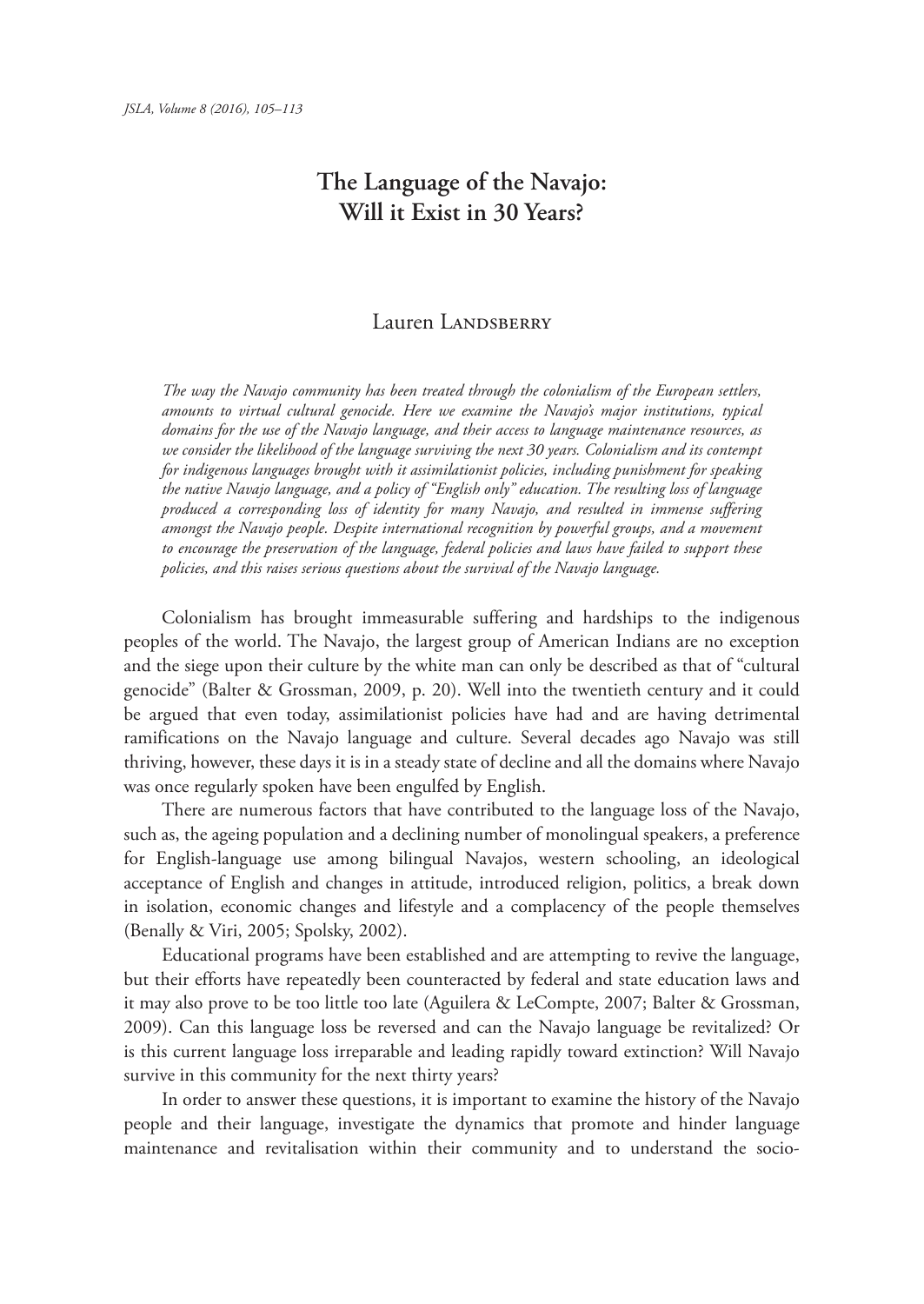historical circumstances which have shaped its current vulnerable state (McCarty, 2003).

 The Navajo people are believed to be descendants of the Southern Athabaskans who migrated from Canada and Alaska between 200 and 1300 A.D. Traditionally hunters and gatherers, they learnt to grow crops and developed a network of trade after contact with the Anasazi and Pueblo peoples of the south. They also began herding sheep, goats and horses with the arrival of the Spanish in the seventeenth century. By the time the white man arrived in the 1860s the Navajo had developed a complex culture of trade, animal-rearing and agriculture (Utah American Indian Digital Archive, 2008).

 This was all destroyed when hostilities came to a head and the Union army attacked and defeated the Navajo in 1863. Survivors were forced to walk the 'Long Walk', almost 500 kilometres to a reservation in neighbouring New Mexico, where they were held prisoner and interned. Many did not survive the journey and those that did survive endured four long years plagued with a lack of food and water, illness and death. In 1868, the United States (U.S.) government recognised that their plan to Americanise the Navajo had failed and they signed a treaty with the Navajo allowing them to return home to what was then to be designated as the Navajo reservation (Sharp, 2014; Shonerd, 1990).

 The Navajo Nation was established in 1923 and is the largest semi-autonomous Native American governed territory in the U.S. It replaced the Navajo reservation which after 150 years of expansion now occupies an area of about 71,000 kilometres over the three states of Arizona, New Mexico and Utah (Benally & Viri, 2005; Spolsky, 2002). The nation has many of its own institutions such as a tribal council, government agencies, laws and law enforcement, an education and culture department, radio stations, a library, a community college and technical college and even a Navajo Medicine man association that teaches traditional Navajo ceremonies (Navajo Nation Government, 2011). At the 2010 census, there were 332,129 people who identified as being Navajo, with 169,009 living within the Navajo Nation (U.S. Census Bureau, 2012).

 The 'Navajo language' also called by its indigenous name 'Diné Bizaard', belongs to the Athabaskan language family which is one of the most widespread native language families in North America, spoken from beyond the Arctic Circle in the North to the Southern plains of the U.S. (Benally & Viri, 2005). According to the U.S. Census Bureau, there were approximately 178,014 Navajo speakers scattered throughout the U.S. in 2000 with the majority residing within the Navajo Nation or in towns and cities on the outskirts. By the 2010 census this number had fallen to approximately 169,000. Unfortunately, exact figures for the Navajo specifically are not available, however, the census also reports that an enormous 88% of Native Americans now speak only English at home (U.S. Census Bureau, 2012).

 The United Nation's Educational, Scientific and Cultural Organization's (UNESCO) Atlas of World Languages in Danger (2013) figures are even more detrimental, reporting that the number of Navajo speakers is now 120,000. UNESCO classifies the language as 'vulnerable' and a survey carried out showed that only 28% of speakers were children under the age of five. This clearly shows that intergenerational transmission of the language is decreasing and fewer children are learning Navajo as their primary language (UNESCO, 2013).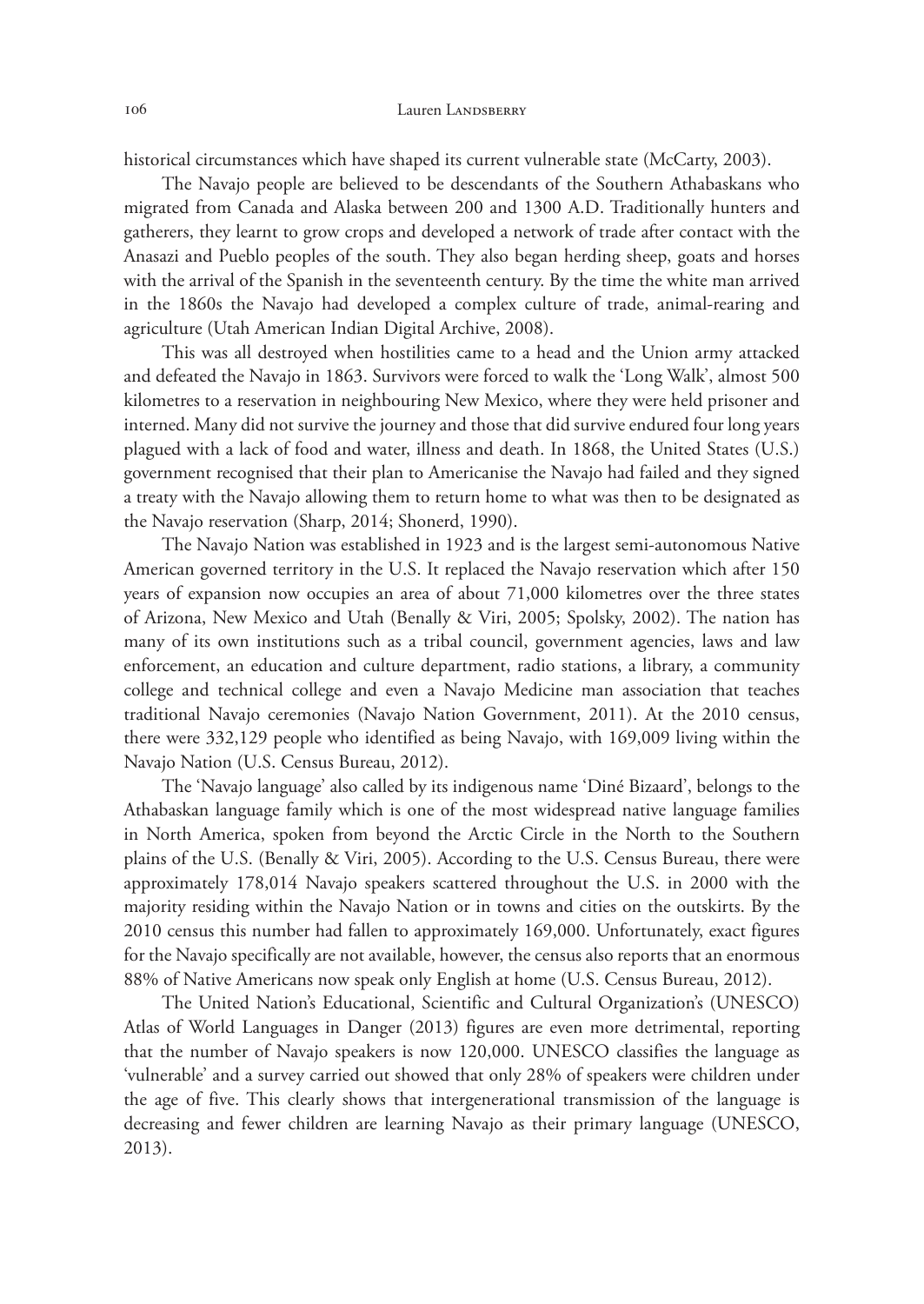Despite the disparity of these figures and regardless of the source you refer to, one thing is clear, the Navajo language is now in a state of serious decline. Language survival depends on numerous factors such as, domains of use, education, community attitudes, the government's ideological and monetary support and policies. However, arguably the most imperative factor for language survival is the transmission to the children and youth. As small children are the custodians of language to the next generation this lack of intergenerational transmission is perhaps the one of most concern (Aguilera & LeCompte, 2007; Benally & Viri, 2005; Lee, 2007).

 Since the onset of European contact the colonialists have sought to assimilate and civilise Native Americans into white society, decimating their cultures, religious practices and eradicating their barbaric tongues (Benally & Viri, 2005) with an "ideology of contempt" (Grenoble & Whaley, 1997, p. 9). For over a century schools offered an English-only education and prohibited the use of their native mother tongue (McCarty, 2003). It can be said that the goal of these schools was to "remake Indian children into brown White citizens" (Benally & Viri, 2005, p. 89). Many Navajo children and youth were forcibly removed from their homes, families and tribes and sent to boarding schools. Some Navajo thought that educating Indian youth in the ways of the European Americans was necessary and sent them willingly. For poor and destitute families and orphaned children, boarding schools became a way of survival (Benally & Viri, 2005; Reyhner, 2010).

 It was here where they were brought up by Whites in the hope to cleanse and purge the 'indian-ness' out of them. Stripped of their cultures and forbidden to speak in their native tongue or practice their own customs, they were demeaned, told they were evil and made to feel inferior and ashamed of their language and heritage. Those found speaking in their native Navajo were often beaten and severely punished. (Benally & Viri, 2005; Spolsky, 2002). These schools resulted in an irreplaceable and devastating loss of language, culture and identity and were regrettably perhaps one of the white man's most effective and successful tools in the assimilation process (Benally & Viri, 2005).

 This destruction of language and identity was recorded by Dr. Platero (1975), a Navajo linguist and the first director of the Navajo Division of Education who reported the following in regards to Kee, a young Navajo man:

"Kee was sent to boarding school as a child where—as was the practice—he was punished for speaking Navajo. Since he was only allowed to return home during Christmas and Summer, he lost contact with his family. Kee withdrew from both the White and Navajo worlds as he grew older because he could not comfortably communicate in either language. He became one of the many thousands of Navajos who were non-lingual—a man without a language. By the time he was 16, Kee was an alcoholic, uneducated, and despondant—without identity" (Platero, 1975. as cited in Reyhner, 2010. p. 141).

 Research shows that people who can no longer communicate in their own native tongues lose not only their personal identity but their connection to their heritage community. As values and culture are inextricably linked to indigenous languages, this language loss and loss of identity also corresponds with social problems such as unemployment, alcoholism,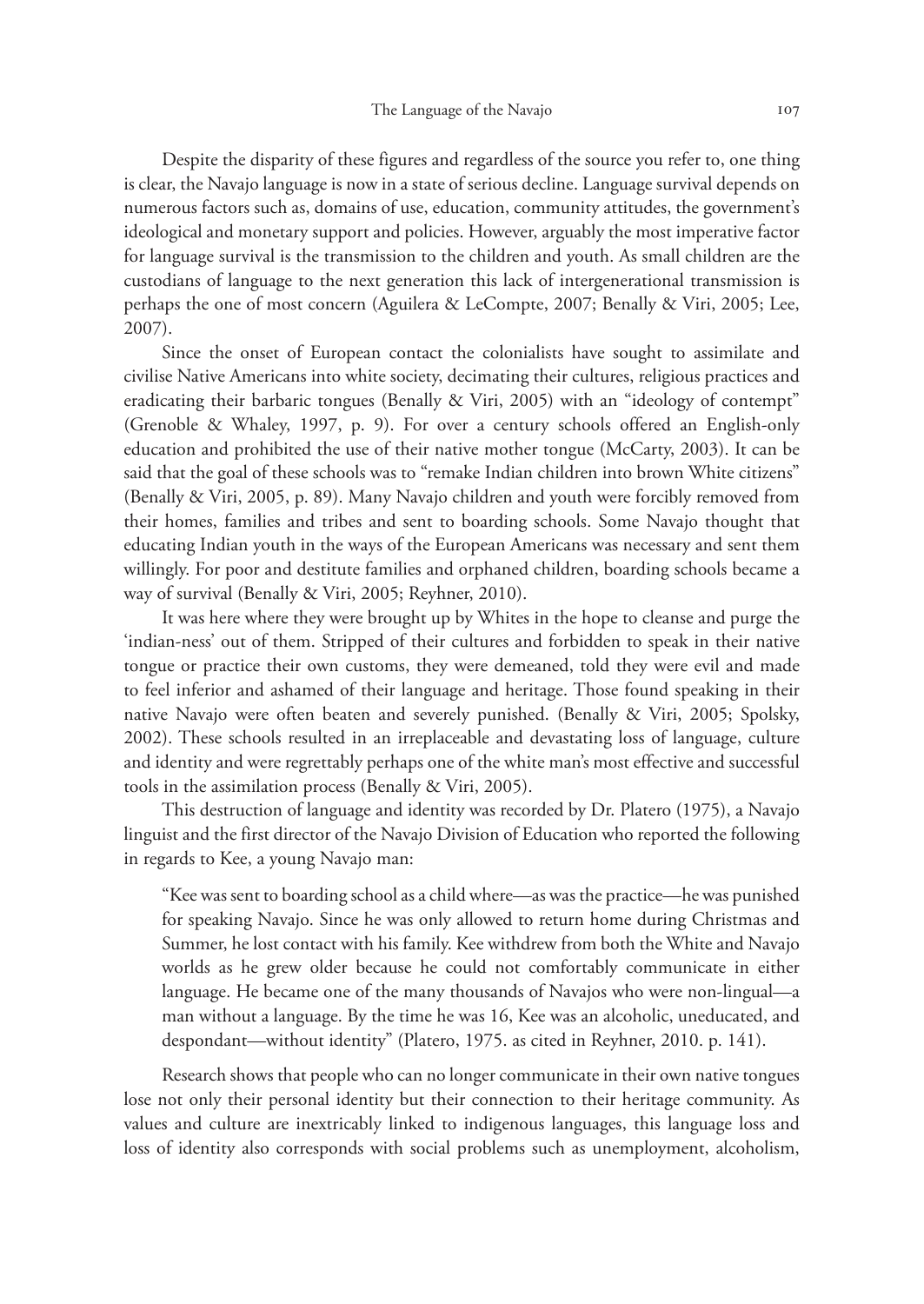breakdown of the family, depression, school dropouts and underachievement, crime and a mentality of victimization (Reyhner, 2010).

 Many Navajo, like Kee, have spoken of their sense of alienation and despair and how they have reclaimed their identity and heritage after their grandmothers taught them to speak their ancestral languages. "The use of the native tongue is like therapy, specific native words express love and caring. Knowing the language presents one with a strong self-identity, a culture with which to identify, and a sense of wellness" (Midgette, 1997. as cited in Reyhner, 2010. p. 142). Experiences such as Kee's clearly assert the importance of language revitalisation and maintenance among the young Navajo to ensure not only the survival of the language but also their psychological well-being (Reyhner, 2010).

 Regrettably, many students who were educated in boarding schools chose not to pass their tribal languages on to their children. They themselves had not been taught in Navajo and the schools had taught them to devalue their language as it was 'evil and inferior' (Balter & Grossman, 2009; Benally & Viri, 2005; Spolsky, 2002). Furthermore, they didn't want their children to suffer the same difficulties that they had and so have often refused to speak their native language in public or at home with their families (Aguilera & LeCompte, 2007; Lee, 2007).

 Today the majority of the younger generations throughout the Navajo Nation have negative attitudes towards the language and it is often considered as a language for the old, one associated with poverty and lower standards of living, irrelevant to modern life and not necessary in order to be successful in the modern world (Balter & Grossman, 2009; Benally & Viri, 2005). Many youth have been found to hold value to and expressed interest in their language, but they are not sure how to implement it in their lives. They are also reluctant to speak Navajo as they feel ashamed, lack confidence in their ability and have previously had negative experiences such as being teased by their peers and even ridiculed and scolded by relatives or family members when they made mistakes (Lee, 2007). These attitudes of youth are a significant issue since 45% of the population are under the age of nineteen (Lee, 2007).

 In the last twenty or so years the importance in the promotion and protection of indigenous languages has been recognized internationally, domestically and locally. In 1990 the U.S. government passed the Native American Languages Act, the only federal legislation that vows to promote and protect Native languages (McCarty, 2003). This was followed by the Navajo Nation passing the Diné Sovereignty Education Act in 2005, an initiative to promote Diné language renewal among children and young people (Lee & Lee, 2012). Unfortunately, neither has had little effect to help save the Navajo language, as federal funds and support are inadequate and the Navajo Nation lacks the necessary resources and is deprived of the autonomy to control the state provided funding for its schools (Lee & Lee, 2012; McCarty, 2003).

 Perhaps the most well-known and long-awaited realization of international support for the decolonisation and protection of the rights of indigenous people, the 'Declaration on the Rights of Indigenous Peoples' was adopted by the U.N. in 2007. This declaration affirms among other things the incredible importance of language to indigenous people and states that they have: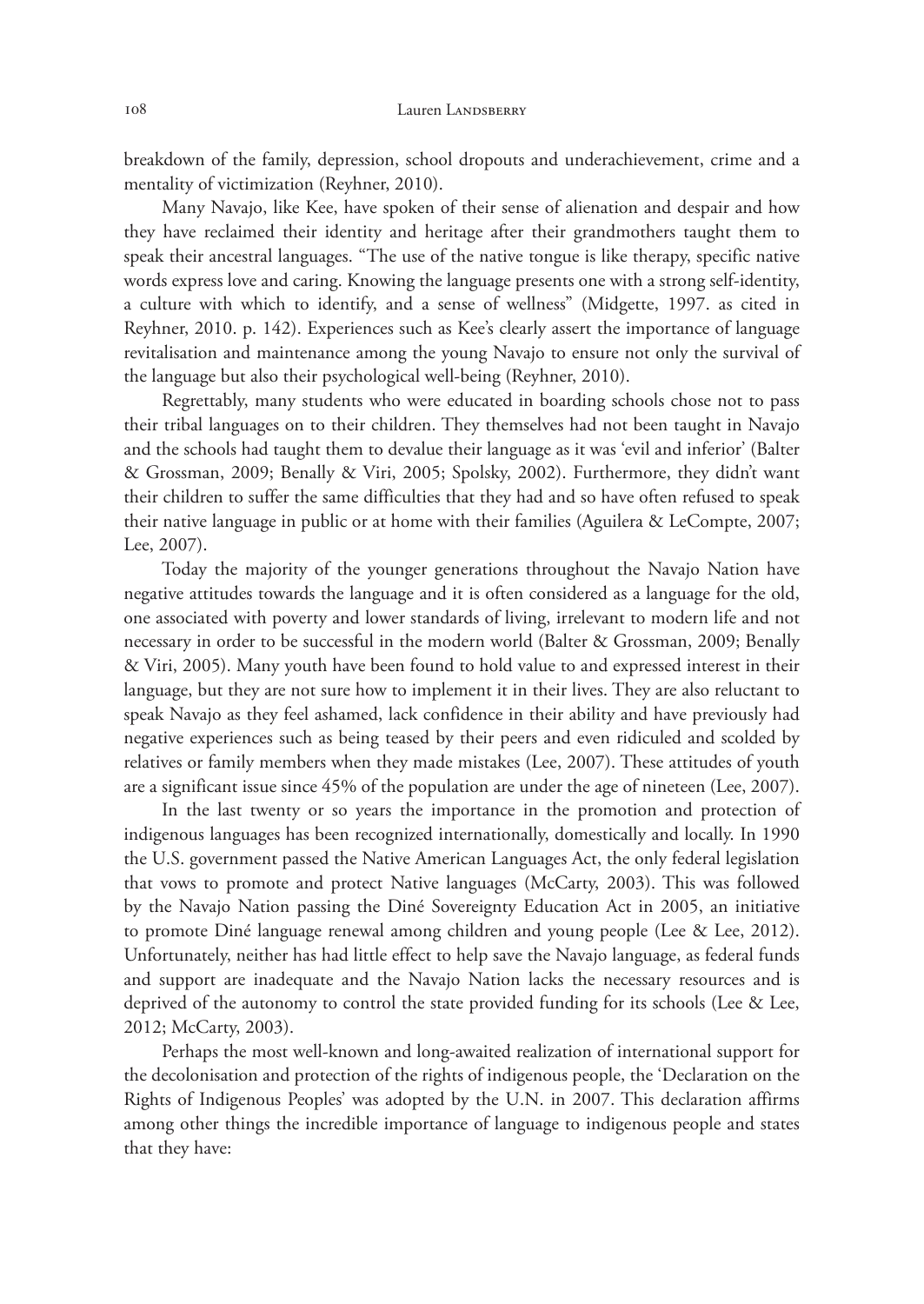"the right to revitalize, use, develop and transmit to future generations their histories, languages, oral traditions, philosophies, writing systems and literatures, and to designate and retain their own names for communities, places and persons"; and "the right to establish and control their education systems and institutions providing education in their own languages, in a manner appropriate to their cultural methods of teaching and learning" (Article 13 & 14. as cited in Reyhner, 2010, p. 138).

 Many tribal leaders, educators and concerned citizens have also long recognised the detrimental effects of English-only education and the importance of preserving the Navajo language. "Schooling and language are inextricably related and the role of schools in language shift and maintenance is central" (Spolsky, 2002, p. 139). In the 1980s a number immersion schools were established in the hope to revitalise the Navajo language, however, the only really successful one has been the Fort Defiance School in Window Rock, the capital of the Navajo Nation. It offers a language-immersion education with class instruction completely in Navajo for the early grades while slowly introducing English instruction as they get older with equal instruction in both Diné and English by grade six (Aguilera & LeCompte, 2007).

 For almost twenty years the Navajo Language Academy (NLA) has also been committed to the scientific study, promotion and preservation of the language and both the NLA and Diné College have educated many dedicated Navajo language teachers (Diné College, 2014; Navajo Language Academy, 2014). Despite their devotion to revitalisation efforts and their passion to save their language, community trends, attitudes and government policies remain stacked against them.

 "In the USA, language diversity is most often seen by those in power as a problem to be solved rather than as a right to be protected or as a resource to be conserved" (Cashman, 2006, p. 42). In recent years, this effort to revitalise and provide an education for the Navajo in their own native language, has been thwarted by state and federal legislation such as the 'No Child Left Behind' Act (NCLB) and Preposition 203 to eliminate bilingual education in the state of Arizona (Balter & Grossman, 2006; Cashman, 2006). Although the Navajo Nation has been granted autonomy, its schools are actually operated under the authority of the Bureau of Indian Affairs (BIA) and local district school boards. They are all under intense pressure to fulfil the requirements of the states and the federal government, to ensure ongoing funding and therefore the survival of their schools (Balter & Grossman, 2009; Lee & Lee, 2012; McCarty, 2003; Spolsky, 2002).

 Although the NCLB seeks to ensure high standards in education for all students nationwide, American Indian leaders and educators have questioned its suitability in their communities (Balter & Grossman, 2009). With its immensely demanding test-driven curriculum, it leaves little if any time to devote to the teaching of Navajo and language instruction at many schools is now offered as a "foreign-language elective" (Lee, 2007, p. 13). Even though research shows that bilinguals perform just as well or better in exams and assessments than their monolingual peers, the state and federal governments have continued to pass legislation to ensure an English-only education (Balter & Grossman, 2009; Cashman, 2006).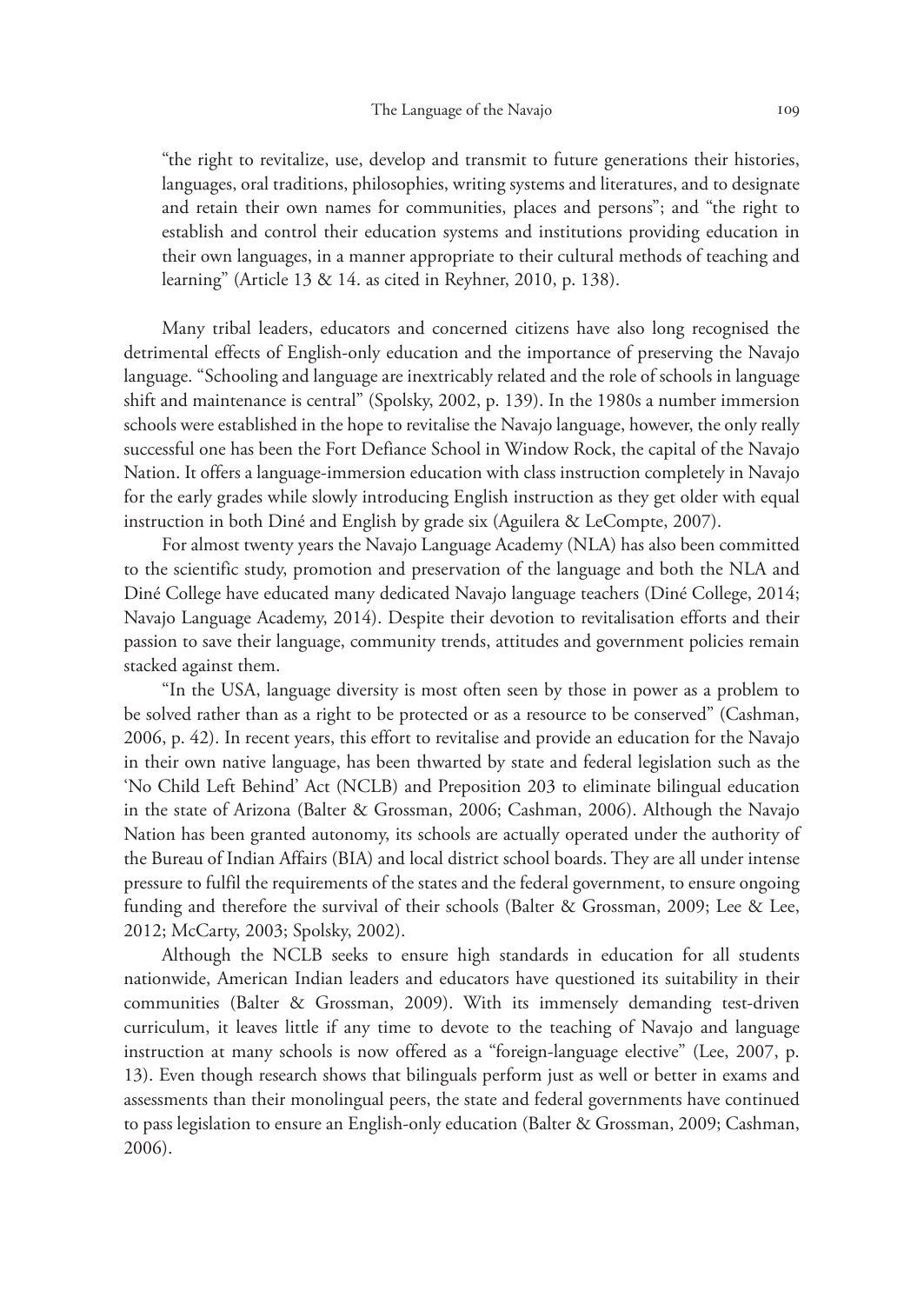## 110 Lauren LANDSBERRY

 Despite legislation passed in the past few decades to protect indigenous rights, it is unfathomable that all governments involved have blatantly ignored the Navajos' human rights, to the revitalisation of their language and their autonomy to control their own schools (U.N. Declaration on the Rights of Indigenous Peoples, 2007; Combs & Nicholas, 2012). Whether it be due to indifference, ignorance or racism, governments are still continuing to exert assimilationist policies and anti-bilingual ideology on the Navajo, and once again their weapon of choice is education (Cashman, 2006).

 Another central factor to the loss of the Navajo language and culture were the major demographic changes that resulted from the stock reduction plan of the 1930s. The federal government ruled that the Navajo lands were overpopulated with livestock and carried out culls that were to continue through till the 1960s. Livestock herding had become the backbone of both Navajo society and the economy and this enforced reduction led to tremendous suffering and the collapse of their traditional way of life. Desperation forced the people to relocate from their isolated farming lands to urban areas, where the shift from Navajo to English was encouraged (Spolsky, 2002).

 It should also be noted that the Navajo language is not a renewable language that can be revived by speakers from an outside location and exists purely within the Navajo community. As each speaker stops speaking or refuses to speak Navajo the language is weakened which will lead to its eventual disappearance (Benally & Viri, 2005). One of the greatest enemies of language maintenance is the complacency of the Navajo people themselves. As many bilingual Navajos have grown up surrounded by the language they take it for granted, assuming it will always be there. They are oblivious to the decline in Navajo and don't recognise that their failure to teach their children the language is the greatest cause of its decline (Benally & Viri, 2005). The language is relying entirely on the Navajo people themselves for its survival and if it can't be saved it will be a loss for the entirety of humankind. As Nettle and Romaine (2000) have observed "Every language is a living museum, a monument to every culture it has been a vehicle to. It is a loss for every one of us if a fraction of that diversity disappears when there is something that can have been done to prevent it" (as cited in McCarty, 2003, p. 148).

 Other types of language change have not been enforced and have been less conspicuous than the boarding schools or English-only education within schools, however, they have been and remain just as dangerous towards language maintenance and shift. These are the quiet changes that the Navajo Nation faces daily within their "social, economic, and political systems that force change, setting in motion dramatic shifts away from one language toward another" (Benally & Viri, 2005, p. 92). Forty years ago the Navajo Tribal Council was almost entirely in Navajo and there was an official Navajo-English interpreter. By the 1980s all members preferred code switching and today English is the main language of communication within the government. As leaders of the Navajo Nation, the Navajo Tribal Council should be committed to using and promoting the Diné language, however, there is a general idea that government and politics are easier to discuss and explain in English and it has become the preferred language (Benally & Viri, 2005).

 English is even the favoured language of communication within stores and businesses across the Navajo Nation. Entertainment, media and fashion generally come from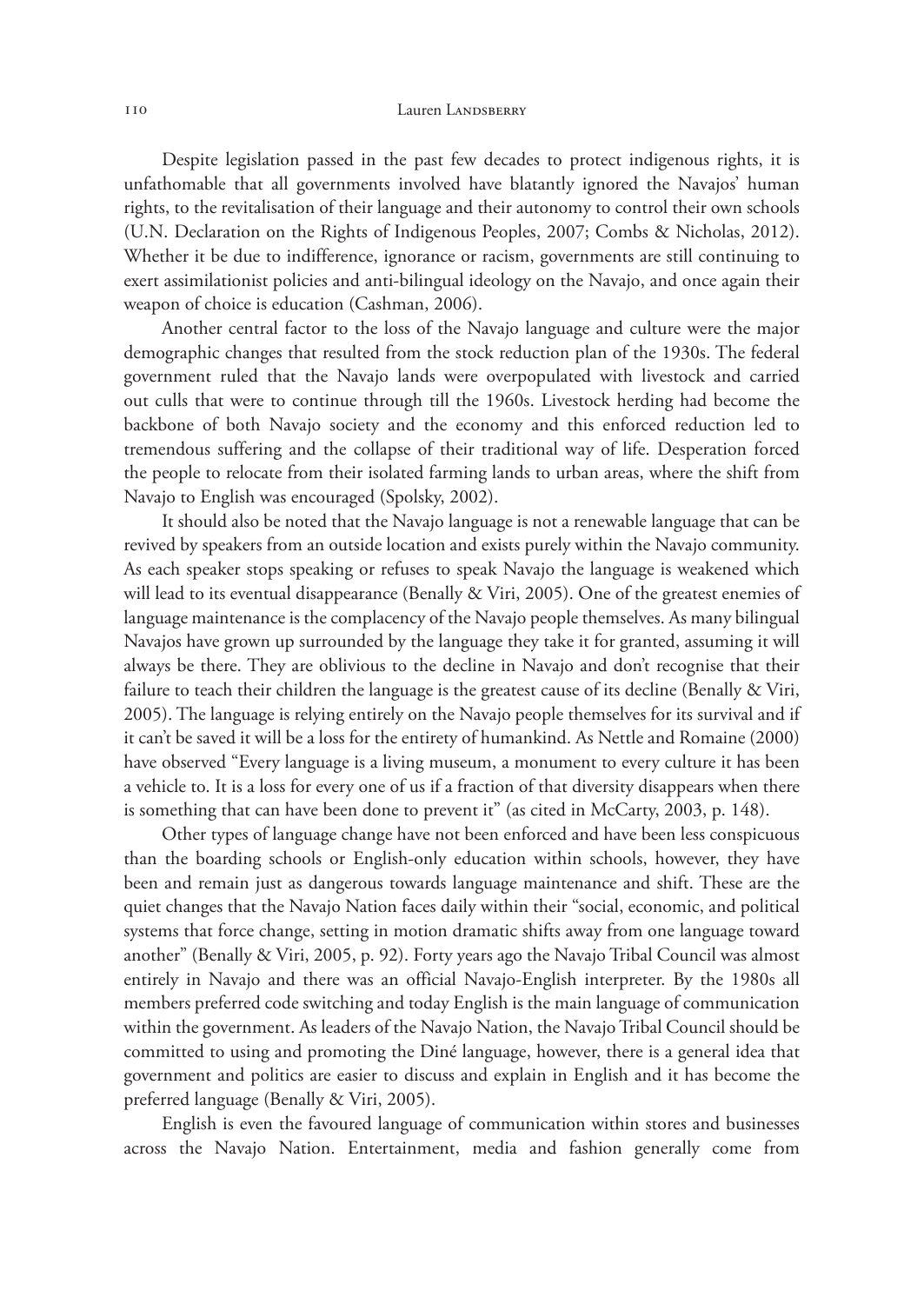mainstream America with English as their medium of communication. Youth aspiring to be cool and modern use English as their language of choice. Navajos are no longer being forced to speak English in their everyday lives, rather they are choosing to speak it (Benally & Viri, 2005).

 For many years, radio provided a counterforce toward the shift to English with many small local stations broadcasting in Navajo. However, since the younger generation often do not easily understand Navajo there has been a shift with the majority of broadcasts in English. TV is also entirely in English except for an hour or so of local programmes and media and literature, anything from mainstream American society is of course in English and only adds to youth's desire to associate more with American culture than their own (Spolsky, 2002).

 Religion has often played a role in language maintenance and also in the spread of language. For example, the existence of ancient texts in Hebrew and Sanskrit have served an undeniable part in preserving these languages. While traditional Navajo religion practices its rituals, prayers and ceremonies in Navajo and plays an important role in preserving the language, its believers tend to distrust institutions and have often objected to native language teaching in school. Young Navajo often don't follow the traditional religion due to the Navajo-use it demands and many also follow other religions such as Christianity (Spolsky, 2002).

 The spread of Christianity has usually worked against language maintenance and repeatedly Christian churches have opposed the teaching of Navajo in schools due to the language's connection to traditional beliefs. Some Navajo Christians have supported bilingual education, whilst opposing bicultural education as they fear the language will bring instruction of its religious practices and beliefs. However, this is a difficult ask as it is almost impossible to teach one without the other as language and culture are inextricably linked (Spolsky, 2002).

 Therefore, there is a large section of the community; traditional Navajo, Christian Navajo, many boarding school educated Navajo and youth who are against bilingual and bicultural education as they distrust the government controlled schools and see the language as old, backward and pagan (Spolsky, 2002). In order for the Navajo language to survive, these attitudes need to change to one of support and this needs to happen now. However, as we all know, changing people's attitudes or even that of our own is often a colossal and impossible task and is unlikely to happen any time soon.

 Saving the Navajo language is an urgent race against time. Research and census data show that in the past few decades there has already been a significant decrease in Navajo speakers and a large decline in intergenerational transmission of the language with nonspeaking Navajo children doubling every ten years (Aguilera & LeCompte, 2007; Benally & Viri, 2005; Lee, 2007; U.S. Census, 2012). Revitalisation of the language through language classes and immersion programs within the school system are vital, but have become difficult to implement because of anti-bilingual federal and state policies. Furthermore, there has been overwhelming pressure to teach English in order for the students to pass national tests, robbing the schools of precious time to teach Navajo. People's attitudes, particularly of the Navajo community itself have also worked against language revitalisation education efforts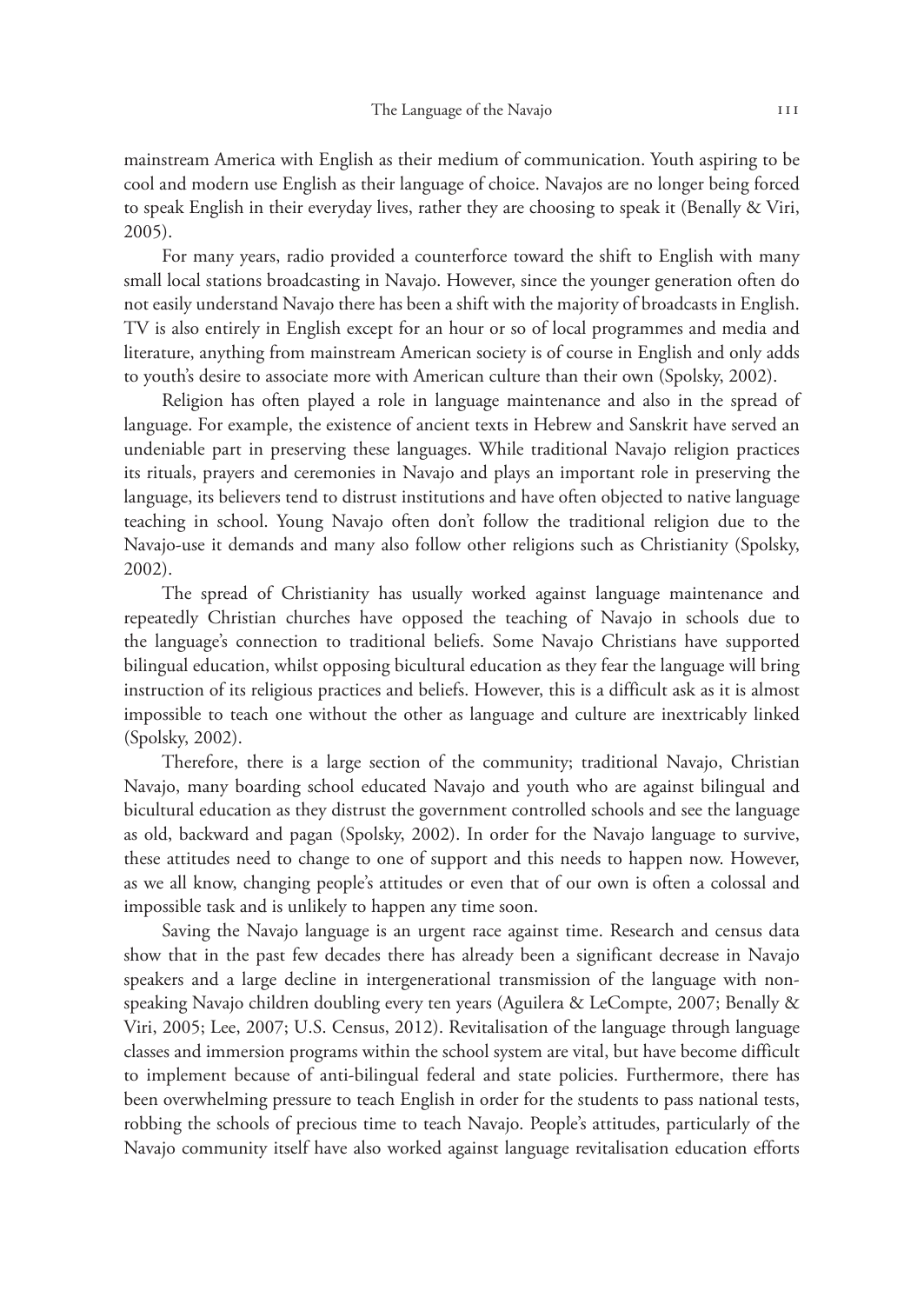(Aguilera & LeCompte, 2007; Spolsky, 2002).

 The Navajo endeavouring to save and revitalise their language face numerous hurdles that they cannot conquer alone (DeCapua & Wintergerst, 2009). International and federal declarations and legislation to protect indigenous rights need to provide effective means of support rather than just rhetoric (Reyner, 2010). Federal and state governments must stop ignoring and recognise the human right of the Navajo people to have autonomy and complete control over their education system and institutions (Lee, 2007). While schools once worked to destroy the language they now have the opportunity to play a vital role in reviving it. There are still many talented teachers and an abundance of Navajo language resources available (Lee, 2007; McCarty, 2003). However, if current trends continue and more practical federal and state support along with strong community backing is not provided, the revitalisation of the Diné language will prove impossible (McCarty, 2003; Spolsky, 2002). "Given the gravity of the current state of language loss, anything less than full immersion is likely to be too little, too late" (McCarty, 2003, p. 159). Moreover, given the current situation this is most unlikely to happen.

 Over the next thirty years, with the passing of each bilingual old soul and the birth of an English monolingual new one, the Navajo language will continue to dwindle until it is silenced forever. In thirty years, I believe the language will exist in some form, the people may know greetings or tribal introductions but there will be very few who will be able to converse fluently in the language. It is only a matter of time, regrettably sooner than later, that the Navajo language along with its culture, knowledge and wisdom will be silenced and gone forever. I can only hope and pray that I will be proved wrong.

## References

- Aguilera, D. & LeCompte, M. D. (2007). Resiliency in Native Languages: The Tale of Three Indigenous Communities' Experiences with Language Immersion. *Journal of American Indian Education*, 46(3), 11–36.
- Balter, A. & Grossman, F. D. (2009). The Effects of the No Child Left Behind Act on Language and Culture Education in Navajo Public Schools. *Journal of American Indian Education*, 48(3), 19–46.
- Benally, A. & Viri, D. (2005). Diné Bizaard (Navajo Language) at a Crossroads: Extinction or Renewal? *Bilingual Research Journal*, Spring 2005; 29(1), 85–108.
- Cashman, H. R. (2006). Who Wins in Research on Bilingualism in an Anti-bilingual State? *Journal of Multilingual and Multicultural Development*, 27(1), 42–60.
- Combs, M. C. & Nicholas, S. E. (2012). The effect of Arizona language policies on Arizona Indigenous Students. *Language Policy*, 11, 101–118. doi:10.1007/s10993-011-9230-7
- Diné College, (2014). *Center for Diné Teacher Education*. Available at http://www.dinecollege.edu/cdte/index.php
- Grenoble, L. A. & Whaley, L. J. (Eds). (1997). *Endangered Languages—Language Loss and Community Response*. New York. Cambridge University Press.
- Lee, L. L. & Lee, T. S. (2012) Navajo Cultural Autonomy. *International Journal of the Sociology of Language*. 213, 119–126. doi:10.1515/ijsl-2012-0011
- Lee, T. S. (2007). 'If They Want Navajo to Be Learned, Then They Should Require It in All Schools': Navajo Teenagers' Experiences, Choices and Demands Regarding Navajo Language. *Wicazo Sa Review*, Spring 2007, 7–33.
- McCarty, T. L. (2003). Revitalising Indigenous Languages in Homogenising Times. *Comparative Education Volume*, 39(2), 147–163.
- Navajo Language Academy (2014). Available at http://navajolanguageacademy.org/nla.htm
- Navajo Nation Government (2011). Available at www.navajo-nsn.gov/govt.htm
- Nettle, D. & Romaine, S. (2000). Vanishing Voices: The Extinction of the World's Languages. New York. Oxford University Press.